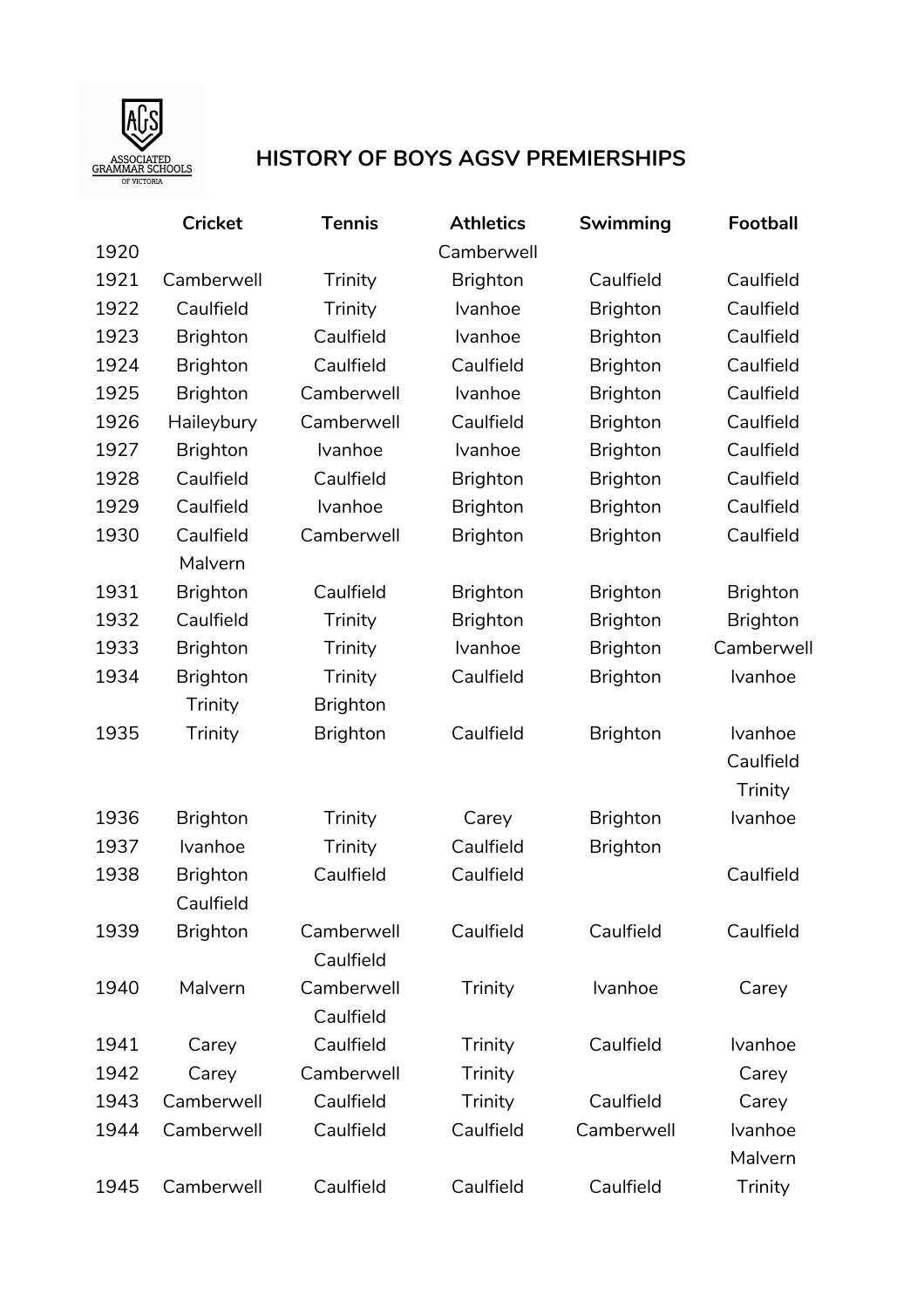| 1946 | Caulfield       | Caulfield       | Trinity         | <b>Brighton</b> | Trinity                 |
|------|-----------------|-----------------|-----------------|-----------------|-------------------------|
| 1947 | Caulfield       | Caulfield       | Caulfield       | Haileybury      | Caulfield               |
| 1948 | Trinity         | Trinity         | Caulfield       | <b>Brighton</b> | Trinity                 |
|      |                 |                 | Ivanhoe         |                 |                         |
| 1949 | Carey           |                 |                 | Caulfield       | Trinity                 |
| 1950 | Ivanhoe         | Ivanhoe         | <b>Brighton</b> | Caulfield       | Caulfield               |
| 1951 | Caulfield       | Ivanhoe         | <b>Brighton</b> | Haileybury      | <b>Brighton</b>         |
| 1952 | Caulfield       | Caulfield       | Caulfield       | Haileybury      | Caulfield               |
| 1953 | Caulfield       | Caulfield       | <b>Brighton</b> | Haileybury      | Caulfield               |
| 1954 | Caulfield       | Caulfield       | <b>Brighton</b> | Haileybury      | Caulfield               |
| 1955 | <b>Brighton</b> | <b>Brighton</b> | Haileybury      | Haileybury      | Caulfield               |
| 1956 | Trinity         | Caulfield       | Haileybury      | Haileybury      | <b>Brighton</b>         |
| 1957 | Carey           | Caulfield       | Haileybury      | Haileybury      | <b>Brighton</b>         |
|      |                 |                 |                 |                 | Ivanhoe                 |
| 1958 | Caulfield       | <b>Brighton</b> | Trinity         | Haileybury      | Ivanhoe                 |
|      | Trinity         |                 |                 |                 |                         |
| 1959 | Ivanhoe         |                 | Trinity         | Trinity         | Assumption              |
| 1960 | Trinity         |                 | Trinity         | Trinity         | Assumption              |
| 1961 | Assumption      | Trinity         | Trinity         | Camberwell      | Assumption              |
|      | Camberwell      | Mentone         |                 |                 |                         |
| 1962 | Ivanhoe         | Ivanhoe         | Trinity         | Trinity         | Assumption              |
| 1963 | Trinity         | Trinity         | Trinity         | Trinity         | Assumption              |
|      |                 |                 |                 |                 | Ivanhoe                 |
| 1964 | Trinity         | Trinity         | Trinity         | Trinity         | Assumption              |
| 1965 | Mentone         | Trinity         | Trinity         | Mentone         | Assumption              |
| 1966 | Mentone         | Mentone         | Trinity         | Mentone         | Assumption              |
| 1967 | Trinity         | Assumption      | Trinity         | Mentone         | Assumption              |
|      |                 | Trinity         |                 |                 |                         |
| 1968 | Assumption      | Trinity         | Marcellin       | Mentone         | Assumption              |
| 1969 | Assumption      | Ivanhoe         | Trinity         | Mentone         | Trinity                 |
| 1970 | Marcellin       | Ivanhoe         | Trinity         | Mentone         | Assumption              |
| 1971 |                 |                 | Camberwell      | Mentone         |                         |
| 1972 |                 |                 | Assumption      | Mentone         |                         |
| 1973 |                 |                 | Camberwell      | Mentone         |                         |
| 1974 | Marcellin       | Mentone         | Camberwell      | Mentone         | Assumption              |
| 1975 | Mentone         | Camberwell      | Camberwell      | Mentone         | Assumption              |
| 1976 | Peninsula       | Mentone         | Camberwell      | Mentone         | Assumption<br>Trinity   |
| 1977 | Camberwell      | Peninsula       | Camberwell      | Mentone         | Assumption<br>Marcellin |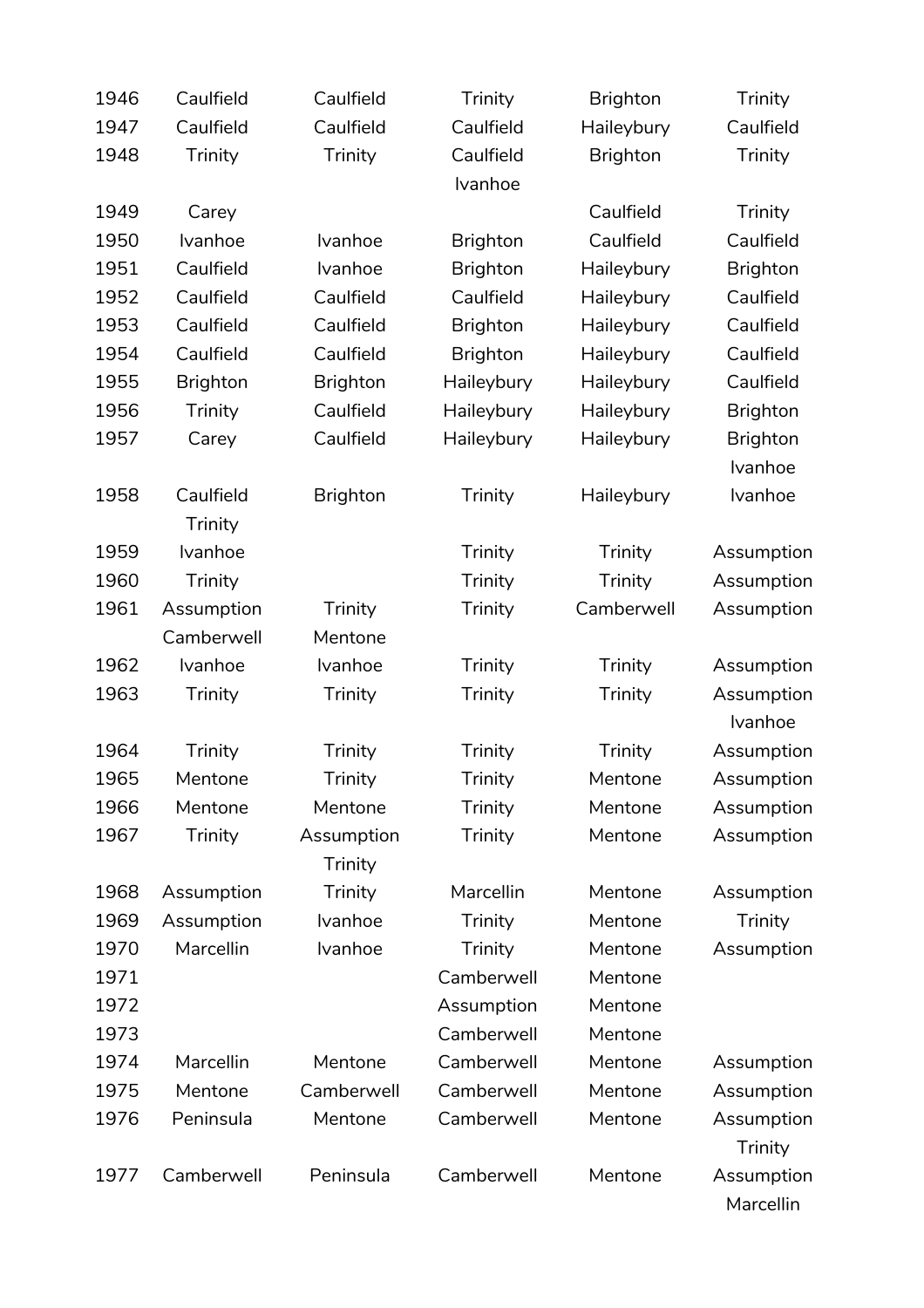|      |                         |                                 |              |         | <b>PEGS</b>               |
|------|-------------------------|---------------------------------|--------------|---------|---------------------------|
| 1978 | Assumption              | Camberwell                      | Camberwell   | Mentone | Assumption                |
| 1979 | Assumption              | Mentone                         | Camberwell   | Mentone | Assumption                |
| 1980 | Assumption              | Mentone<br>Peninsula            | Camberwell   | Ivanhoe | Assumption                |
| 1981 | Marcellin               | Mentone                         | Yarra Valley | Ivanhoe | Assumption                |
| 1982 | Camberwell              | Mentone                         | Mentone      | Mentone | Assumption                |
| 1983 | Marcellin               | Mentone                         | Mentone      | Mentone | Marcellin                 |
| 1984 | Mentone                 | Mentone                         | Mentone      | Mentone | Marcellin                 |
| 1985 | Yarra Valley            | Mentone<br>Peninsula<br>Ivanhoe | Yarra Valley | Mentone | Assumption                |
| 1986 | Mentone                 | Camberwell                      | Mentone      | Mentone | Assumption                |
| 1987 | Mentone                 | Peninsula                       | Mentone      | Mentone | Assumption                |
| 1988 | Assumption              | Camberwell                      | Ivanhoe      | Ivanhoe | Assumption                |
| 1989 | Assumption              | Yarra Valley                    | Ivanhoe      | Ivanhoe | Assumption                |
|      | Peninsula               |                                 |              |         |                           |
| 1990 | Peninsula               | <b>PEGS</b>                     | Ivanhoe      | Ivanhoe | Assumption                |
| 1991 | Assumption              | <b>PEGS</b>                     | Ivanhoe      | Ivanhoe | Assumption<br><b>PEGS</b> |
| 1992 | Peninsula               | Peninsula                       | Ivanhoe      | Ivanhoe | Assumption                |
| 1993 | Camberwell              | Peninsula                       | Ivanhoe      | Ivanhoe | <b>PEGS</b>               |
| 1994 | Camberwell<br>Marcellin | Camberwell                      | Ivanhoe      | Ivanhoe | <b>PEGS</b>               |
| 1995 | Trinity                 | <b>PEGS</b>                     | Trinity      | Mentone | <b>PEGS</b>               |
| 1996 | Trinity                 | Peninsula                       | Mentone      | Mentone | Assumption                |
| 1997 | Ivanhoe                 | <b>PEGS</b>                     | Ivanhoe      | Ivanhoe | Marcellin                 |
| 1998 | Ivanhoe<br>Trinity      | Peninsula                       | Ivanhoe      | Ivanhoe | <b>PEGS</b>               |
| 1999 | Ivanhoe                 | Marcellin                       | Ivanhoe      | Ivanhoe | Marcellin                 |
| 2000 | Marcellin<br>Mentone    | Mentone                         | Ivanhoe      | Ivanhoe | Marcellin                 |
| 2001 | Ivanhoe                 | Mentone                         | Ivanhoe      | Ivanhoe | Assumption                |
| 2002 | Camberwell              | Mentone                         | Ivanhoe      | Ivanhoe | Assumption                |
|      | Ivanhoe<br>Marcellin    |                                 |              |         |                           |
| 2003 | Assumption              | Mentone                         | Ivanhoe      | Mentone | Assumption                |
| 2004 | Mentone                 | Peninsula                       | Peninsula    | Mentone | Assumption                |
| 2005 | Assumption              | Mentone                         | Peninsula    | Mentone | Assumption                |